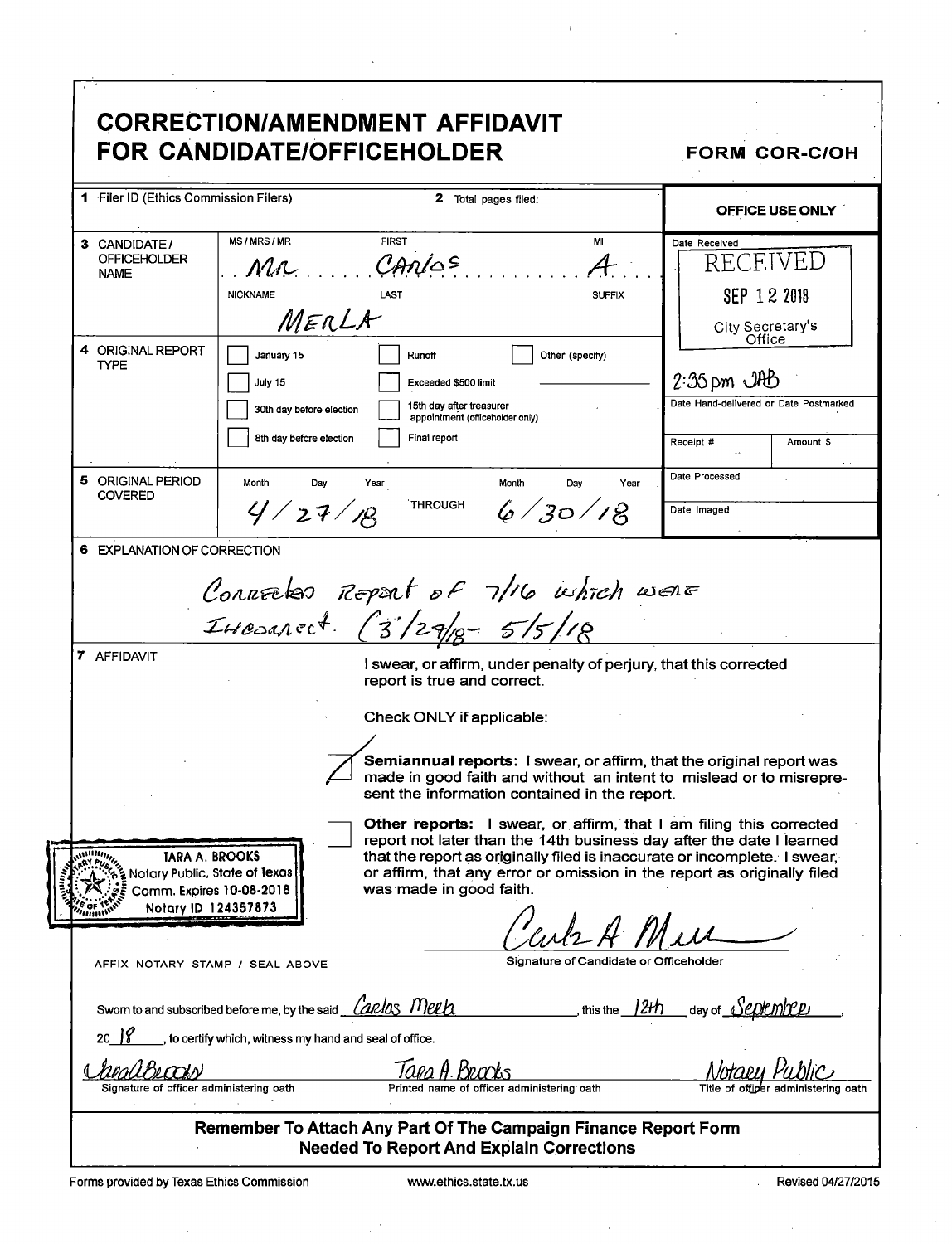| <b>CANDIDATE / OFFICEHOLDER</b><br><b>FORM C/OH</b><br><b>COVER SHEET PG 1</b><br><b>CAMPAIGN FINANCE REPORT</b> |                                                                                       |                                                                         |                                                                                                            |  |
|------------------------------------------------------------------------------------------------------------------|---------------------------------------------------------------------------------------|-------------------------------------------------------------------------|------------------------------------------------------------------------------------------------------------|--|
|                                                                                                                  | The C/OH instruction Guide explains how to complete this form.                        | 1 Filer ID (Ethics Commission Filers)                                   | 2 Total pages filed:                                                                                       |  |
| 3 CANDIDATE/<br><b>OFFICEHOLDER</b>                                                                              | <b>FIRST</b><br>MS / MRSV MR                                                          | MI                                                                      | OFFICE USE ONLY                                                                                            |  |
| <b>NAME</b>                                                                                                      | פט∤∙<br><b>NICKNAME</b><br>LAST                                                       | <b>SUFFIX</b>                                                           | Date Received<br>CEIVEL<br>RE                                                                              |  |
| 4 CANDIDATE/<br><b>OFFICEHOLDER</b><br><b>MAILING</b><br><b>ADDRESS</b>                                          | ADDRESS / PO BOX:<br>apt / Suite #:<br>2220<br>orCrest                                | CITY:<br>STATE:<br>ZIP CODE<br>-Un e                                    | <b>JUL 16 2018</b><br>City Secretary's<br>Office                                                           |  |
| <b>Change of Address</b> .                                                                                       |                                                                                       | اك00'                                                                   |                                                                                                            |  |
| 5 CANDIDATE/<br><b>OFFICEHOLDER</b><br><b>PHONE</b>                                                              | AREA CODE<br>PHONE NUMBER<br><i>020</i><br>55<br>$-2$                                 | <b>EXTENSION</b>                                                        | Date Hand-delivered or Date Postmarked                                                                     |  |
| 6 CAMPAIGN<br><b>TREASURER</b><br><b>NAME</b>                                                                    | <b>FIRST</b><br>MS / MRS / MR<br><b>NICKNAMET</b><br>LAST                             | MI<br><b>SUFFIX</b>                                                     | Receipt #<br>Amount \$.<br>Date Processed                                                                  |  |
|                                                                                                                  | CO7                                                                                   |                                                                         | Date Imaged                                                                                                |  |
| 7 CAMPAIGN<br><b>TREASURER</b><br><b>ADDRESS</b><br>(Residence or Business)                                      | STREET ADDRESS (NO PO BOX PLEASE); APT / SUITE #;<br>$\mathbf{X}$<br><b>Myse Vine</b> | CITY:<br><b>STATE:</b><br>mperine Mills Blvd <sup>4</sup> 2614<br>71051 | ZIP CODE                                                                                                   |  |
| 8 CAMPAIGN<br>TREASURER<br>RHONE                                                                                 | AREA CODE<br>PHONE NUMBER<br>$688$ 7vo 3<br>(24, 69)                                  | <b>EXTENSION</b>                                                        |                                                                                                            |  |
| 9 REPORT TYPE                                                                                                    | 30th day before election<br>January 15<br>July 15<br>8th day before election          | Runoff<br>Exceeded \$500 limit                                          | 15th day after campaign<br>treasurer appointment<br>(Officeholder Only)<br>Final Report (Attach C/OH - FR) |  |
| 10 PERIOD<br><b>COVERED</b>                                                                                      | Year<br>Month<br>Day<br>27 / 2016                                                     | Month<br><b>THROUGH</b>                                                 | Day<br>Year<br>5/5/2018                                                                                    |  |
| 11 ELECTION                                                                                                      | ELECTION DATE<br>Primary<br>Day<br>Year<br>Month<br>General<br>⁄2о1∕b                 | ELECTION TYPE<br>Runoff<br>Other<br>Description<br>Special              |                                                                                                            |  |
| 12 OFFICE                                                                                                        | OFFICE HELD (if any)                                                                  | 13 OFFICE SOUGHT (if known)                                             | City Council Place 2                                                                                       |  |
| <b>GO TO PAGE 2</b>                                                                                              |                                                                                       |                                                                         |                                                                                                            |  |

Forms provided by Texas Ethics Commission

 $\ddot{\phantom{a}}$ 

Revised 9/8/2015

÷,

 $\hat{\mathcal{A}}$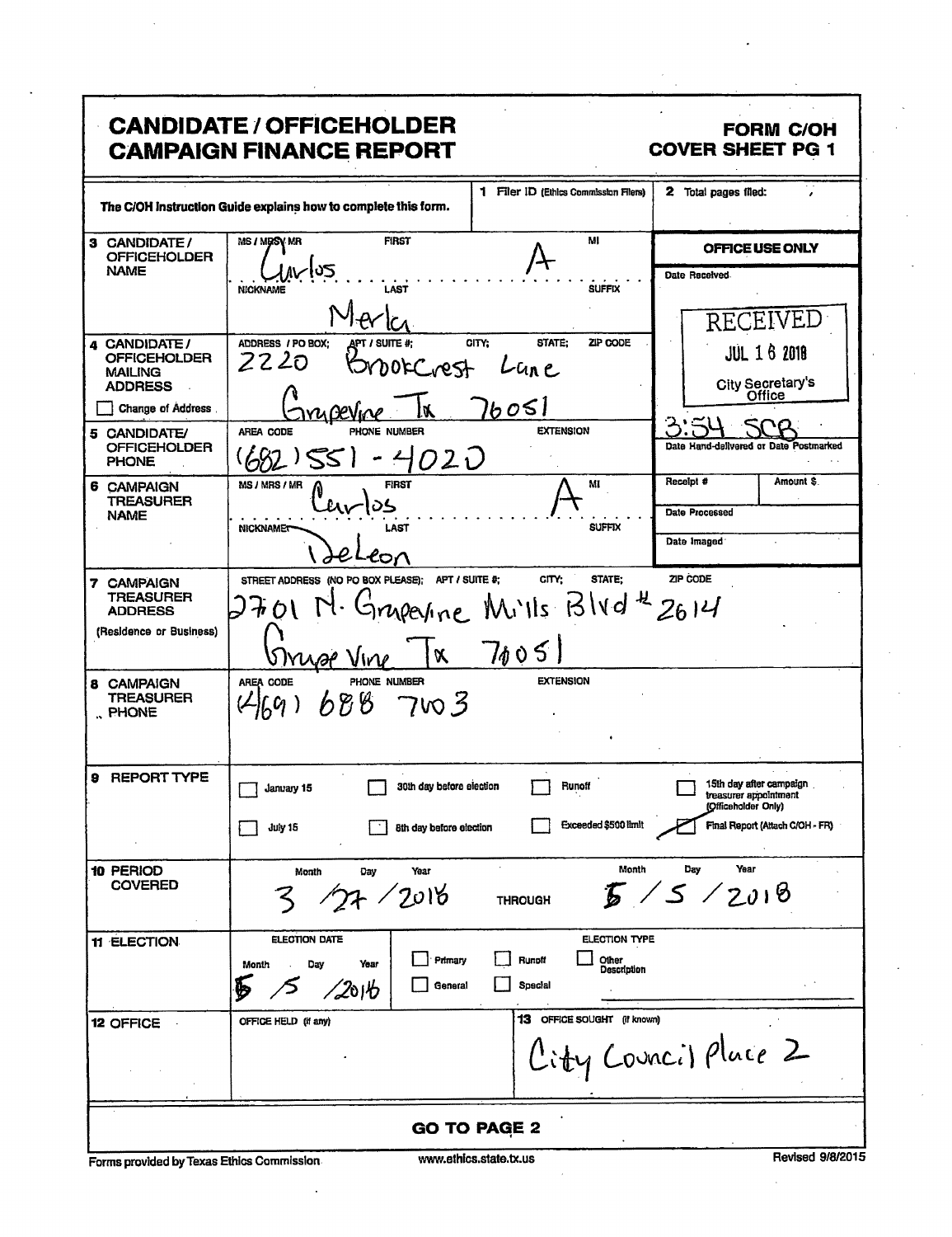|                                                                                                                                                                                                                                                                                                                                                                                   |                                                                                                                                                                                                                                                                                                                                                                                                  | <b>CANDIDATE / OFFICEHOLDER</b><br><b>CAMPAIGN FINANCE REPORT</b>                                                                                                 | <b>FORM C/OH</b><br><b>COVER SHEET PG 2</b> |
|-----------------------------------------------------------------------------------------------------------------------------------------------------------------------------------------------------------------------------------------------------------------------------------------------------------------------------------------------------------------------------------|--------------------------------------------------------------------------------------------------------------------------------------------------------------------------------------------------------------------------------------------------------------------------------------------------------------------------------------------------------------------------------------------------|-------------------------------------------------------------------------------------------------------------------------------------------------------------------|---------------------------------------------|
| 14 C/OH NAME                                                                                                                                                                                                                                                                                                                                                                      | סו                                                                                                                                                                                                                                                                                                                                                                                               |                                                                                                                                                                   | 15 Filer ID (Ethics Commission Filers)      |
| 16 NOTICE FROM<br><b>POLITICAL</b><br>COMMITTEE(S)                                                                                                                                                                                                                                                                                                                                | THIS BOX IS FOR NOTICE OF POLITICAL CONTRIBUTIONS ACCEPTED OR POLITICAL EXPENDITURES MADE BY POLITICAL COMMITTEES TO<br>SUPPORT THE CANDIDATE / OFFICEHOLDER. THESE EXPENDITURES MAY HAVE BEEN MADE WITHOUT THE CANDIDATE'S OR OFFICEHOLDER'S<br>KNOWLEDGE OR CONSENT. CANDIDATES AND OFFICEHOLDERS ARE REQUIRED TO REPORT THIS INFORMATION ONLY IF THEY RECEIVE NOTICE<br>OF SUCH EXPENDITURES. |                                                                                                                                                                   |                                             |
|                                                                                                                                                                                                                                                                                                                                                                                   | <b>COMMITTEE TYPE</b>                                                                                                                                                                                                                                                                                                                                                                            | <b>COMMITTEE NAME</b>                                                                                                                                             |                                             |
|                                                                                                                                                                                                                                                                                                                                                                                   | <b>GENERAL</b>                                                                                                                                                                                                                                                                                                                                                                                   |                                                                                                                                                                   |                                             |
|                                                                                                                                                                                                                                                                                                                                                                                   | <b>SPECIFIC</b>                                                                                                                                                                                                                                                                                                                                                                                  | <b>COMMITTEE ADDRESS</b>                                                                                                                                          |                                             |
|                                                                                                                                                                                                                                                                                                                                                                                   |                                                                                                                                                                                                                                                                                                                                                                                                  | COMMITTEE CAMPAIGN TREASURER NAME                                                                                                                                 |                                             |
|                                                                                                                                                                                                                                                                                                                                                                                   |                                                                                                                                                                                                                                                                                                                                                                                                  |                                                                                                                                                                   |                                             |
| <b>Additional Pages</b>                                                                                                                                                                                                                                                                                                                                                           |                                                                                                                                                                                                                                                                                                                                                                                                  | COMMITTEE CAMPAIGN TREASURER ADDRESS                                                                                                                              |                                             |
|                                                                                                                                                                                                                                                                                                                                                                                   |                                                                                                                                                                                                                                                                                                                                                                                                  |                                                                                                                                                                   |                                             |
| <b>17 CONTRIBUTION</b><br><b>TOTALS</b>                                                                                                                                                                                                                                                                                                                                           | 1.<br>TOTAL POLITICAL CONTRIBUTIONS OF \$50 OR LESS (OTHER THAN<br>S<br>PLEDGES, LOANS, OR GUARANTEES OF LOANS), UNLESS ITEMIZED                                                                                                                                                                                                                                                                 |                                                                                                                                                                   |                                             |
|                                                                                                                                                                                                                                                                                                                                                                                   | 2.                                                                                                                                                                                                                                                                                                                                                                                               | <b>TOTAL POLITICAL CONTRIBUTIONS</b><br>(OTHER THAN PLEDGES, LOANS, OR GUARANTEES OF LOANS)                                                                       | S<br>.DOC                                   |
| <b>EXPENDITURE</b><br><b>TOTALS</b>                                                                                                                                                                                                                                                                                                                                               | З.<br>TOTAL POLITICAL EXPENDITURES OF \$100 OR LESS.<br>s<br><b>UNLESS ITEMIZED</b>                                                                                                                                                                                                                                                                                                              |                                                                                                                                                                   |                                             |
|                                                                                                                                                                                                                                                                                                                                                                                   | 4.                                                                                                                                                                                                                                                                                                                                                                                               | TOTAL POLITICAL EXPENDITURES                                                                                                                                      |                                             |
| <b>CONTRIBUTION</b><br><b>BALANCE</b>                                                                                                                                                                                                                                                                                                                                             | 5.<br>TOTAL POLITICAL CONTRIBUTIONS MAINTAINED AS OF THE LAST DAY<br>OF REPORTING PERIOD                                                                                                                                                                                                                                                                                                         |                                                                                                                                                                   | 52                                          |
| <b>OUTSTANDING</b><br><b>LOAN TOTALS</b>                                                                                                                                                                                                                                                                                                                                          | 6.<br>TOTAL PRINCIPAL AMOUNT OF ALL OUTSTANDING LOANS AS OF THE<br>S<br>LAST DAY OF THE REPORTING PERIOD                                                                                                                                                                                                                                                                                         |                                                                                                                                                                   |                                             |
| <b>18 AFFIDAVIT</b><br>I swear, or affirm, under penalty of perjury, that the accompanying report is<br>true and correct and includes all information required to be reported by me<br>under Title 15, Election Code.<br><b>SHAWNA BARNES</b><br>Notary Public, State of Texas<br>Comm. Expires 04-13-2019<br>Notary ID 130188090<br>mm<br>Signature of Candidate or Officeholder |                                                                                                                                                                                                                                                                                                                                                                                                  |                                                                                                                                                                   |                                             |
| AFFIX NOTARY STAMP / SEALABOVE                                                                                                                                                                                                                                                                                                                                                    |                                                                                                                                                                                                                                                                                                                                                                                                  |                                                                                                                                                                   |                                             |
| day o                                                                                                                                                                                                                                                                                                                                                                             |                                                                                                                                                                                                                                                                                                                                                                                                  | Sworn to and subscribed before me, by the said $\lfloor \alpha \rfloor$ os $\lfloor \frac{1}{1} \rfloor$<br>to certify which, witness my hand and seal of office. | , this the                                  |
|                                                                                                                                                                                                                                                                                                                                                                                   | Signature of officer administering oath<br>Printed name of officer administering oath<br>Title of officer administering oath                                                                                                                                                                                                                                                                     |                                                                                                                                                                   |                                             |
|                                                                                                                                                                                                                                                                                                                                                                                   |                                                                                                                                                                                                                                                                                                                                                                                                  |                                                                                                                                                                   |                                             |

 $\bar{z}$ 

Forms provided by Texas Ethics Commission

 $\ddot{\phantom{a}}$  $\ddot{\phantom{0}}$ 

www.ethics.state.tx.us

Revised 9/8/2015

 $\bar{z}$ 

l,

 $\bar{\mathbf{r}}$ 

 $\ddot{\phantom{a}}$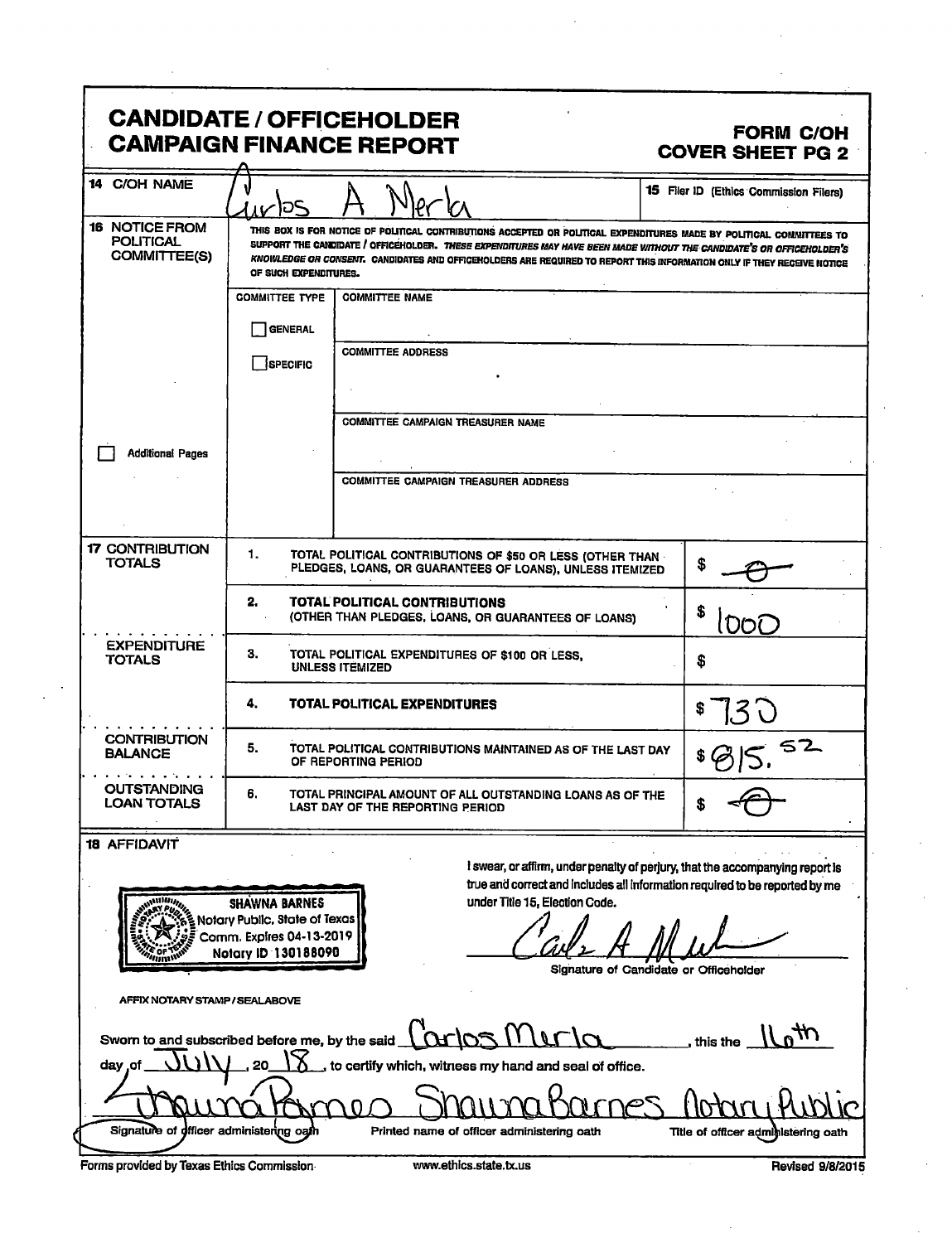## SUBTOTALS - C/OH FORM C/OH

## COVER SHEET PG 3

| 19. | <b>FILER NAME</b><br>20 Filer ID (Ethics Commission Filers)                                  |                                  |
|-----|----------------------------------------------------------------------------------------------|----------------------------------|
|     |                                                                                              |                                  |
|     | 21 SCHEDULE SUBTOTALS<br><b>NAME OF SCHEDULE</b>                                             | <b>SUBTOTAL</b><br><b>AMOUNT</b> |
| 1.  | SCHEDULE A1: MONETARY POLITICAL CONTRIBUTIONS                                                | s<br>IOD L                       |
| 2.  | SCHEDULE A2: NON-MONETARY (IN-KIND) POLITICAL CONTRIBUTIONS                                  | S                                |
| З.  | SCHEDULE B: PLEDGED CONTRIBUTIONS                                                            | S                                |
| 4.  | <b>SCHEDULE E: LOANS</b>                                                                     | S.                               |
| 5.  | SCHEDULE F1: POLITICAL EXPENDITURES MADE FROM POLITICAL CONTRIBUTIONS                        | 13 U                             |
| 6.  | SCHEDULE F2: UNPAID INCURRED OBLIGATIONS                                                     | \$                               |
| 7.  | SCHEDULE F3: PURCHASE OF INVESTMENTS MADE FROM POLITICAL CONTRIBUTIONS                       | \$                               |
| 8.  | SCHEDULE F4: EXPENDITURES MADE BY CREDIT CARD                                                | \$                               |
| 9.  | SCHEDULE G: POLITICAL EXPENDITURES MADE FROM PERSONAL FUNDS                                  | s.                               |
| 10. | SCHEDULE H: PAYMENT MADE FROM POLITICAL CONTRIBUTIONS TO A BUSINESS OF C/OH                  | S                                |
| 11. | SCHEDULE I: NON-POLITICAL EXPENDITURES MADE FROM POLITICAL CONTRIBUTIONS                     | \$                               |
| 12. | SCHEDULE K: INTEREST, CREDITS, GAINS, REFUNDS, AND CONTRIBUTIONS<br><b>RETURNED TO FILER</b> | \$                               |
|     |                                                                                              |                                  |